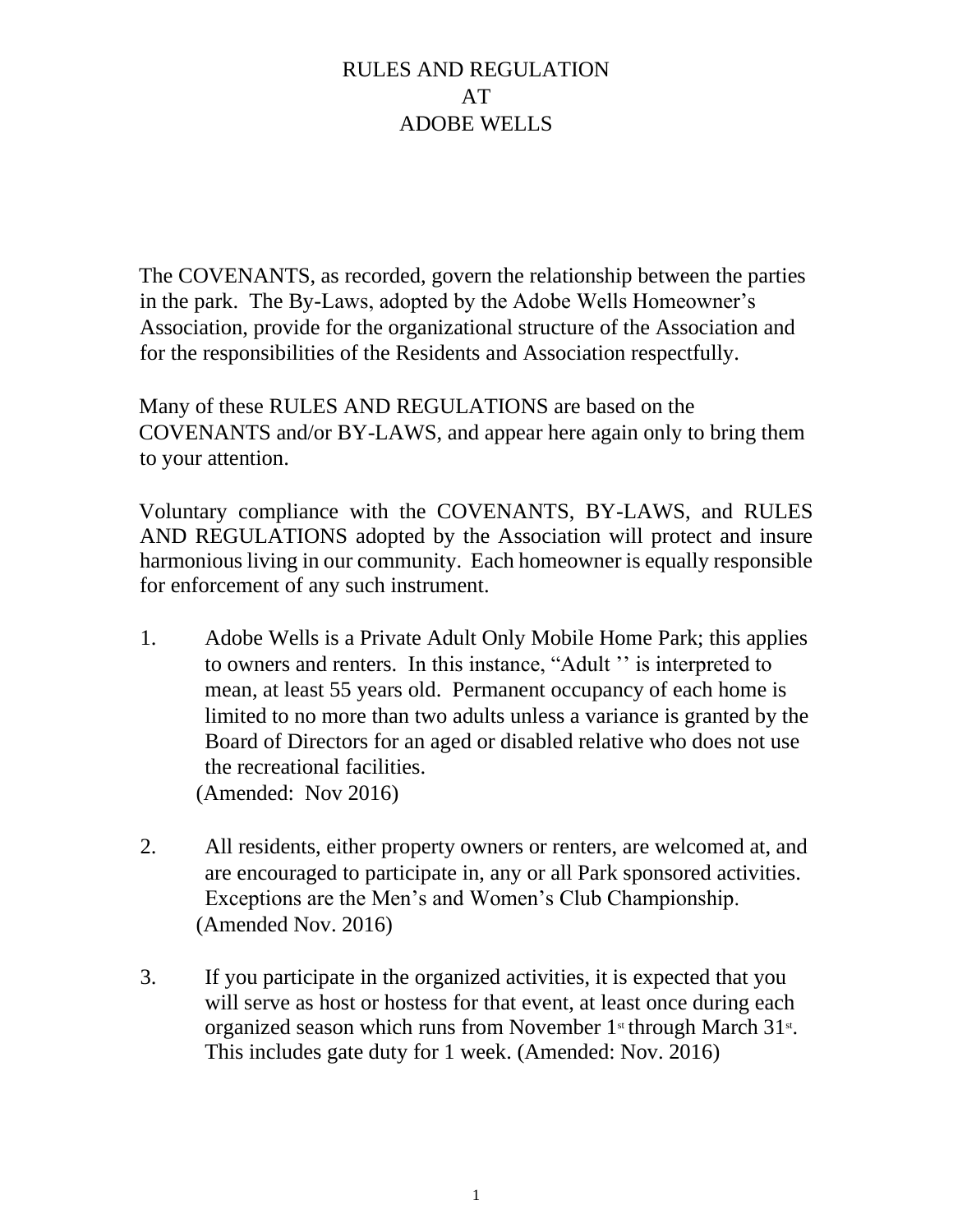- 4. The committee or sponsor of any activity, either private or park-wide is responsible for cleaning up after the event.
- 5. Use of the Park facilities for private parties is permitted if reservations are made in advance on the calendar posted in office, and if such reservation does not interfere with a previously scheduled activity of the Park. Seventy Five percent (75%) of the guests must be park residents. (Amended 9/26/06)
- 6. Residents should report suspicious persons or activities in the Park to the McAllen Police Department. Residents are asked to participate in the Adobe Wells Neighborhood Watch Program.
- 7. If a property owner leases his/her property, recreational privileges and storage privileges are relinquished to the renter. (Amended: Nov. 2016 )
- 8. Children are permitted to visit for no more than 15 (fifteen) days at a time. "Guest staying longer than 24 hours must be registered in the office by host residents. There is a \$2.00 per day fee per guest for golfing privileges. Owner is responsible for paying applicable fee". (Amended: Nov. 2016 & Jan. 2017)
- 9. Each resident may invite two local golf guests per month, FOR OPEN GOLF ONLY, provided the \$2.00 golf fee per guest is paid. In each of the above instances, please provide your guest with a 'guest golf tag'', available at the office. The tag fee is refundable when the tag is returned. (Amended 1/15/96)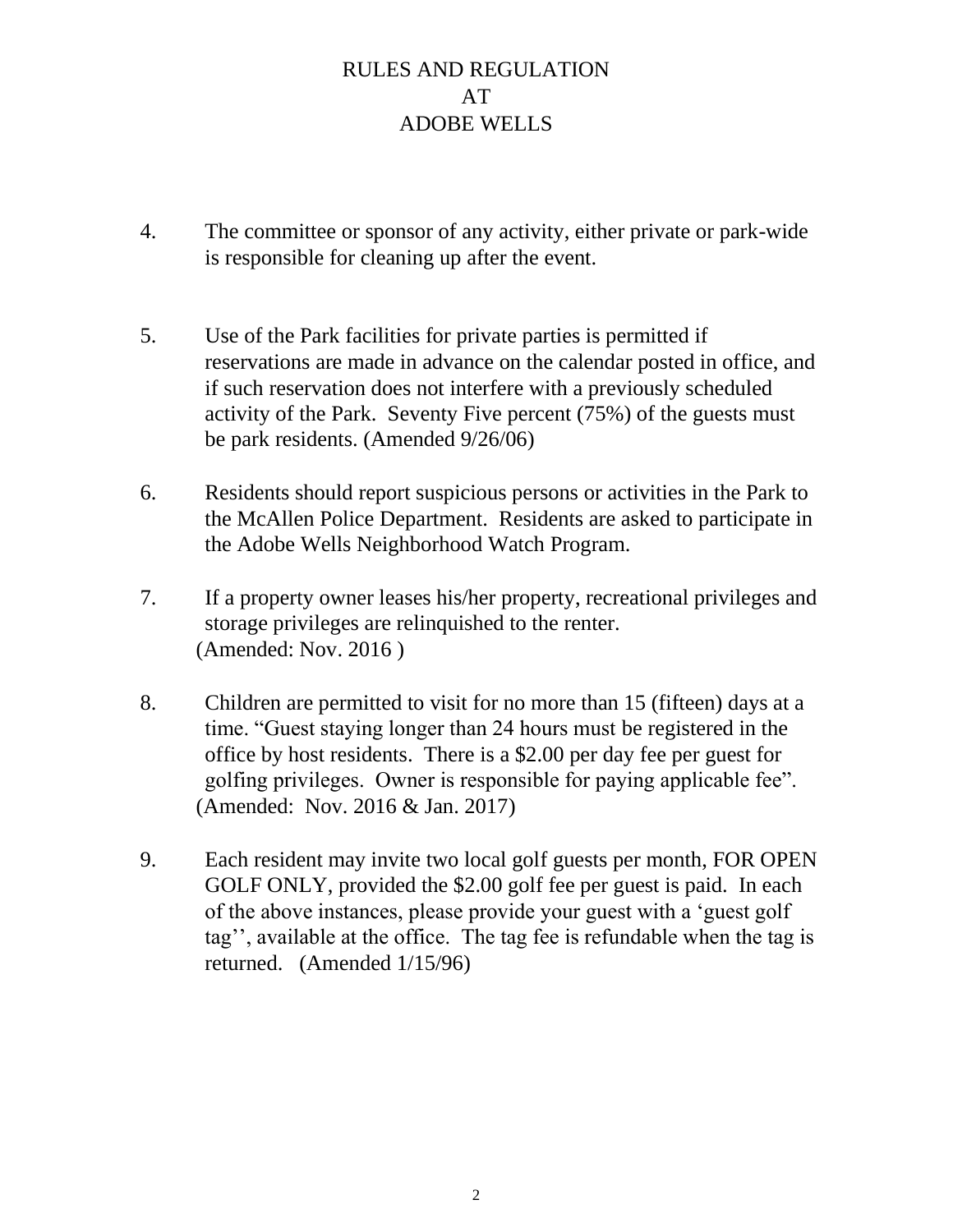- 10. All owners, renters, or guests **MUST** display Adobe Wells golf identification tags when on the golf course. Each must have their own golf bag. No metal spiked golf shoes. Tees required on all tee boxes.
- 11. Ladies and Men's Club Championship Tournaments are open to Adobe Wells Property Owners and their full-time shared resident. All other tournaments are open to Owners and their full-time shared resident and Renters and all are eligible to win trophies, cash or any other wards. All participants must have an established Adobe Wells Handicap to enter tournaments that use handicaps in any way. (Amended 01/21/2019)
- 12. Rules regarding the use of Park property are available at each facility. Children under sixteen, unless otherwise posted, must be accompanied by an adult when using any of the recreational facilities, PARTICULARLY the swimming pools.
- 13. Owners shall be liable for damage to Park property by themselves, renters and their guests.
- 14. Use of recreational facilities in the Park are limited to owners, renters and their guests.
- 15. Speed limit in the Park shall not exceed 15 mph on the south side and 10mph on the north side. Please be aware of your speed.
- 16. Garbage shall be collected in closed, plastic bags and placed at the curb on Tuesday and Friday mornings by 9:00 a.m. unless otherwise directed by notices on the bulletin boards (holidays, etc.). Burnable trash is collected from the alley, except the R.V. Section, which is at the curb, on Fridays.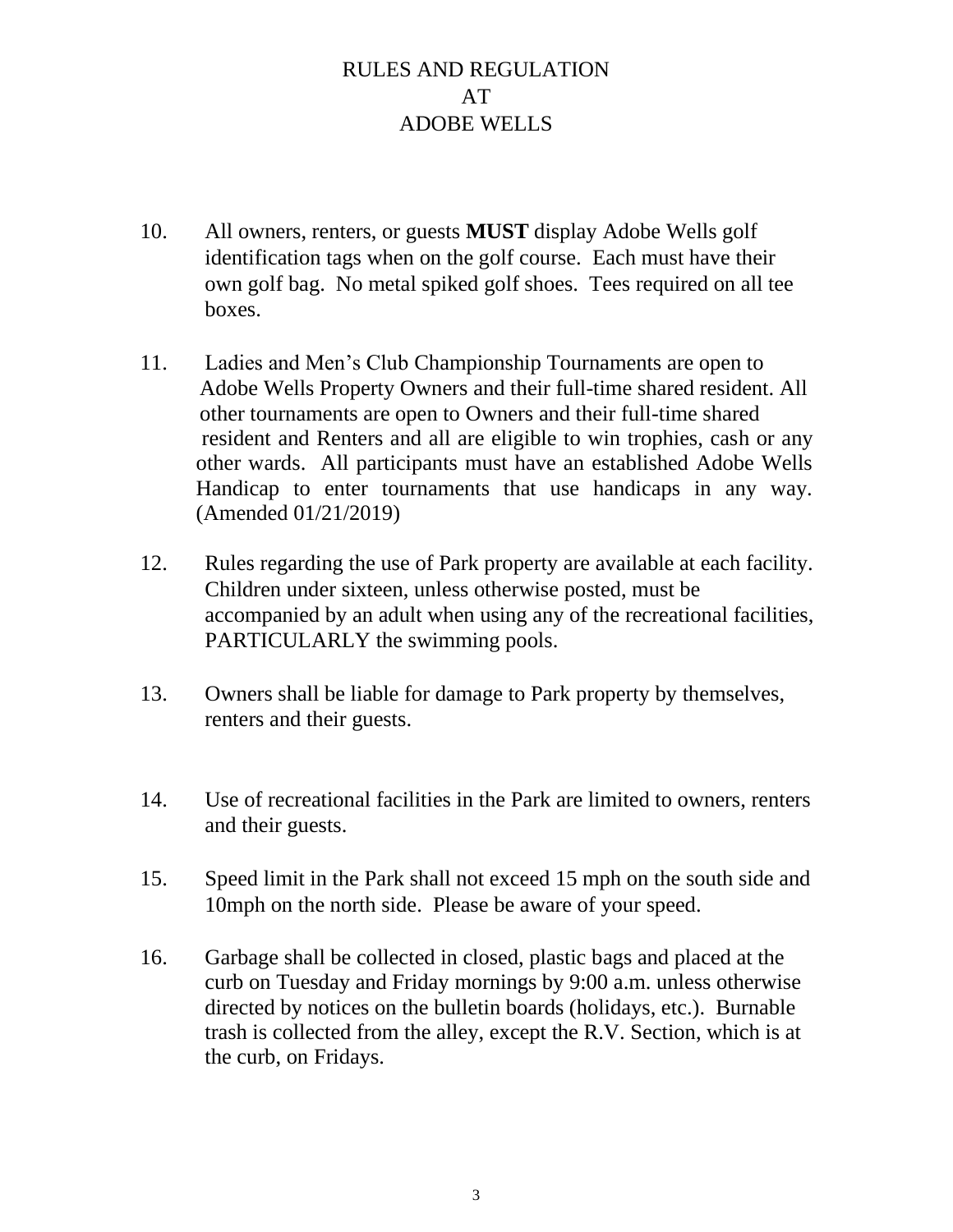- 17. If you have a pet, refer to Article VIII of the Covenants. In addition, you are required to "scoop-up'' after your pet. No unleashed running on any of the grounds in ADOBE Wells. Pets must be on leash and contained when outside and are not allowed on the golf course. Be in control of your pet and do not allow it to "mark" its way around the park. Please do not allow your pet to be an annoyance or nuisance to others.
- 18. Park management shall be consulted prior to digging more than one (1) foot deep to prevent damage to underground utility lines.
- 19. Outside drying or airing of laundry is not permitted except in area provided at the Laundromats. Laundry supplies or personal items must be promptly removed from the premises.
- 20. Shirts must be worn on all park property except swimming pool area.
- 21. Articles II and III of the Covenants address size and type of dwelling allowed. In addition, refer to the Development Specifications for important additional information.

A. Travel trailers or motor homes for the purpose of loading or unloading, may be placed by homeowner's residence for no longer that 72 hours.

B. Contractor's equipment may be placed in homeowner's driveway for no longer than 72 hours while work is being done. (Amended: Nov. 2016)

- 22. The Association shall not be held responsible for the loss of any private property due to fire, theft, accident, or "Act of God''.
- 23. Bikes and/or skates shall be used only on the streets, alleys, and bike paths. They are particularly banned at the pool areas, shuffleboard courts or golf courses.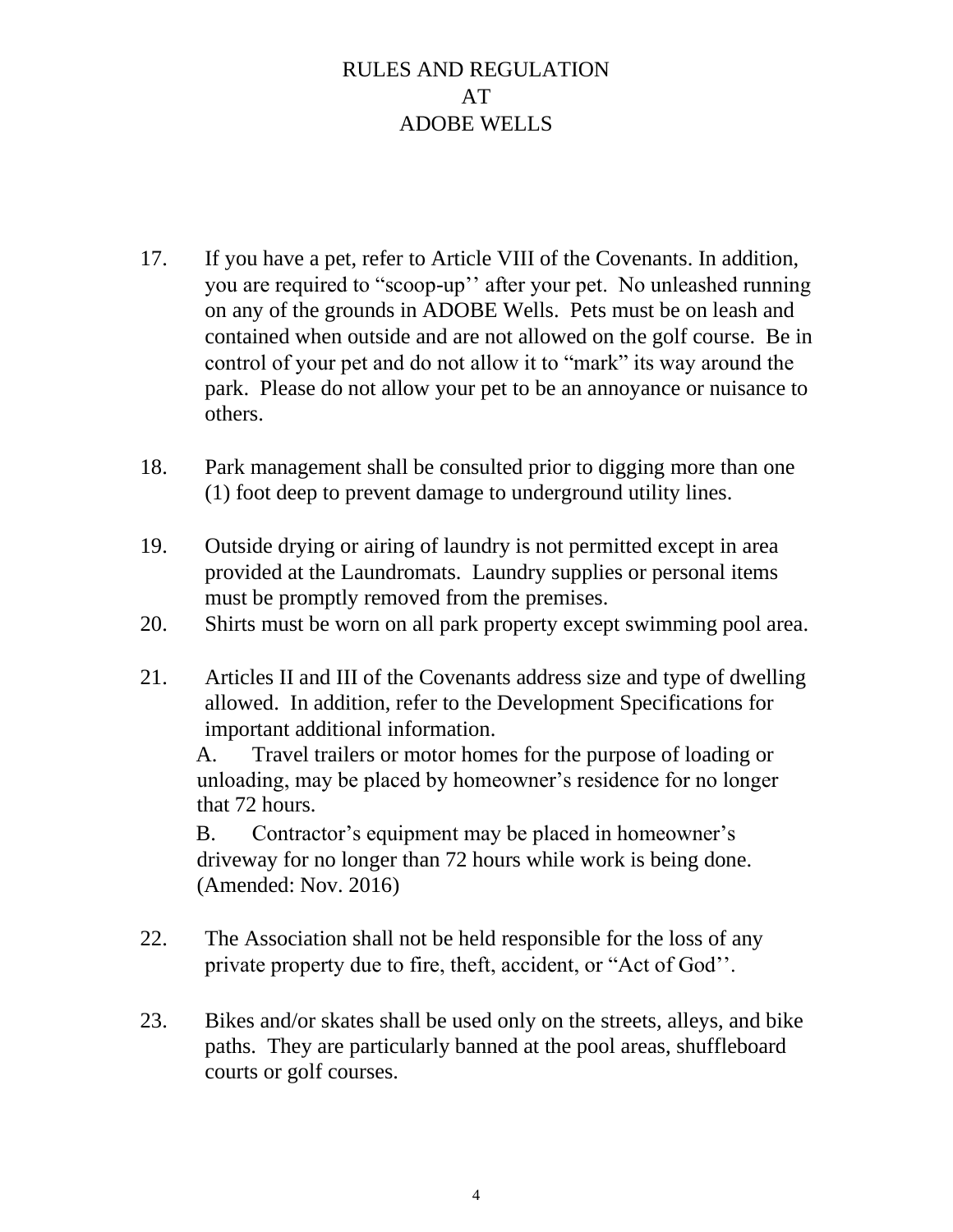- 24. Golf carts are not to be driven within the confines of Adobe Wells Park by children under the age of 16, without an adult sitting alongside. (Amended 01/17/05). Motorized scooters are not to be driven within the confines of Adobe Wells Park by children under the age of 16. (Amended 01/17/05). Golf Carts driven at night must be equipped with operating head and taillights. (Amended: Nov. 2016)
- 25. Mail boxes and their numbers remain with the lots.
- 26. Borrowing of items for use in elsewhere in Adobe Wells is permitted as long as it doesn't interfere with a prescheduled event. If borrowing prior to a prescheduled event, be sure to return items before they are needed for the event. Items that may be borrowed: designated folding chairs, crock-pots, roaster pans, bowls, ladles, servers, coffee urns, coolers, folding banquet and card tables. The requirements are that you fill out the sign out sheet at the appropriate kitchen. (Wertz Hall, 19<sup>th</sup> Hole) and return all items in clean undamaged condition, Mark the sign out sheet that the item(s) are returned.

Under NO circumstance are any Adobe Wells items to be taken for use out of the park. (Amended: Nov. 2016)

- 27. November 18, 2002 the Homeowners voted to ban smoking in both clubhouses. These RULES AND REGULATIONS can be amended by a majority vote at a legally convened Association meeting.
- 28. Pool rules:

-Swim at your own risk. -No children under the 3 years old allowed in pool or whirlpool. -All children under 16 years of age must be with their Host, homeowner or renter.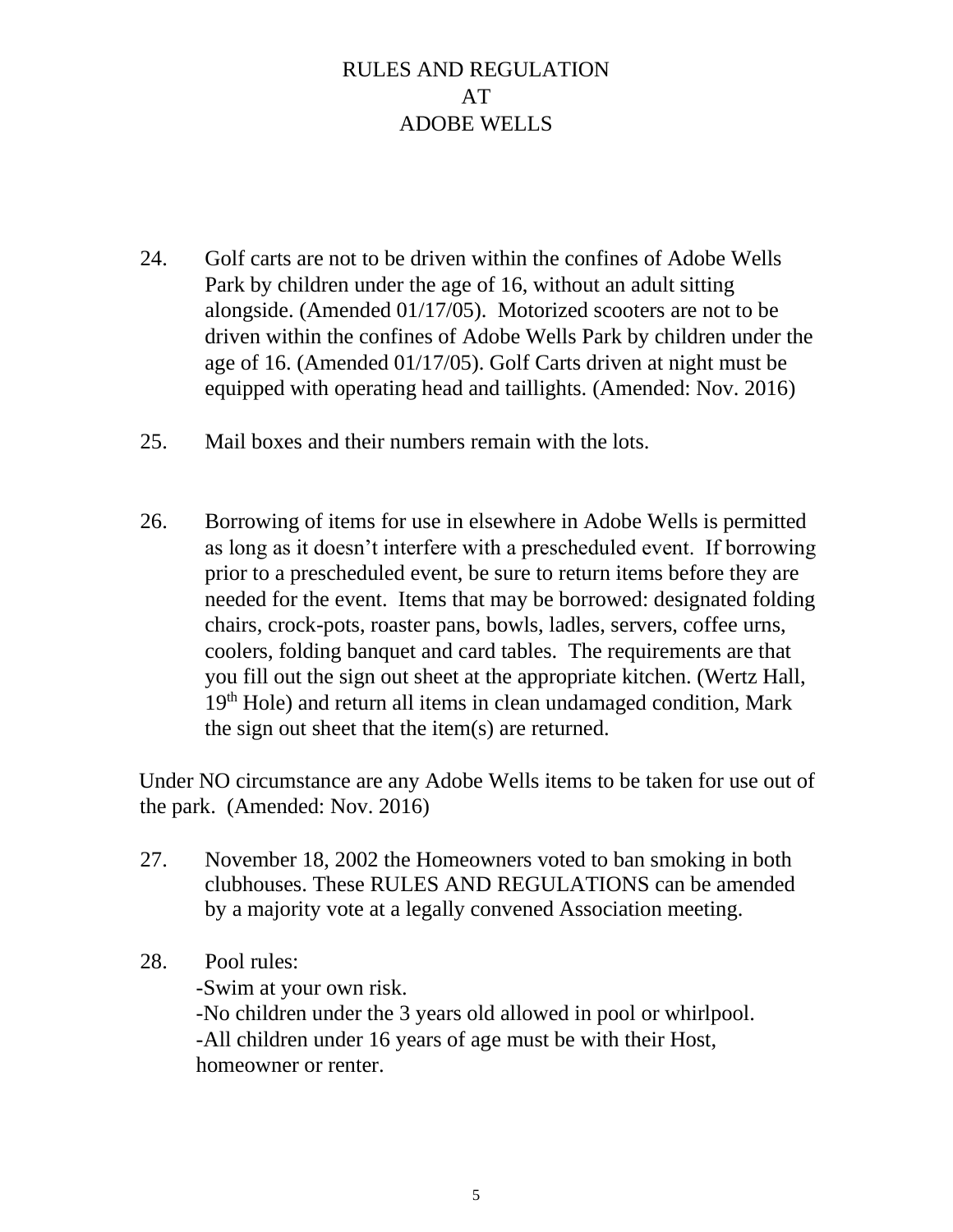-Swimwear not allowed in clubhouse beyond restrooms. Please dry off and wear foot gear before using restrooms. -No diving, horseplay, running, play material or inflatable items in pool except swimming aids. -No skin preparation prior to entering water. -No pets, food or glass containers in pool area.

- 29. Article VI, section 4 of the Covenants state that no permanent parking is allowed on the streets, or shall extra vehicles, boats, trailers, motor homes, etc. be stored on a lot. Separate storage space is available, with park approval, for those vehicles, for those vehicles correctly licensed by the respective state of the residents. Please register your vehicles, boats, trailers, motor homes, etc. at office. (Amended: Nov. 2016 )
- 30. No overnight parking is allowed on the streets. Cars of guests must have a Visitor Pass. Overflow temporary parking is available by the clubhouses.
- 31. Residents and renters will display Adobe Wells stickers on the right sides of both the front and the rear bumpers.
- 32. When signing out of the Park to go back north, let the office know who is responsible for weed control. If no one is listed and the park workers have to weed your property, you will be billed \$75.00 for each occurrence.
- 33. The feeding of waterfowl on Adobe Wells Association common property is prohibited. Violators will be fined \$100.00 for each occurrence. (Added: Feb. 2020)